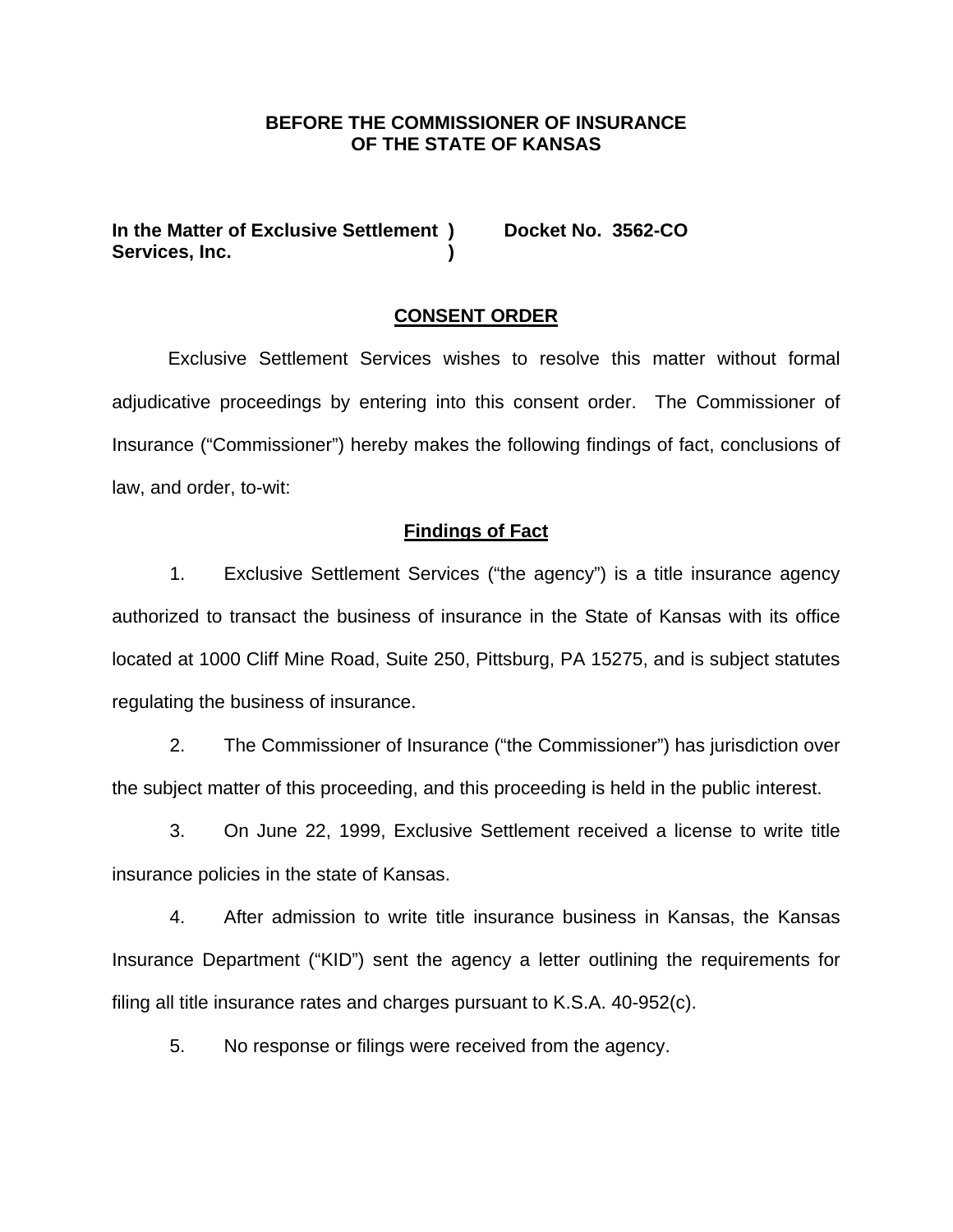6. On or about May 22, 2006, KID received a Kansas Statutory Audit Report ("the report") from Exclusive Settlement.

7. After receiving the report, KID contacted Exclusive Settlement and asked if they were writing business in Kansas. Exclusive Settlement confirmed that policies had been written in Kansas.

8. Upon the request of KID, Old Republic National Title Insurance Company supplied a list of 22 policies totaling \$1,942,050 in liability that Exclusive Settlement had

written with them between March 2004 and May 2006.

9. Upon the request of KID, Stewart Title Guaranty Company supplied a list

of 71 policies totaling \$5,600,567 in liability that Exclusive Settlement had written with them between September 1999 and September 2003.

## **Conclusions of Law**

1. K.S.A. 40-952(c) provides, in relevant part,

…Every insurance agent, agency or company authorized to transact title insurance in this state shall file with the commissioner every manual of classification, rules and rates, every rating plan, every rate card and every modification of the foregoing which may be used in connection with providing title insurance or other services in connection with real estate transactions on property located in counties having a population of 10,000 or more. No charge may be made by any title insurance agent, agency or company that has not been filed with the commissioner as required by this section. Any service customarily provided by a title insurance agent or affiliated entity that is not included in the rates shall be disclosed when the rates are filed with the commissioner.

2. K.S.A. 40-2,125(a)(1) provides, in relevant part:

If the commissioner determines after notice and opportunity for a hearing that any person engaged or is engaging in any act or practice constituting a violation of any provision of Kansas insurance statutes or any rule and regulation or order thereunder, the commissioner may in the exercise of discretion, order…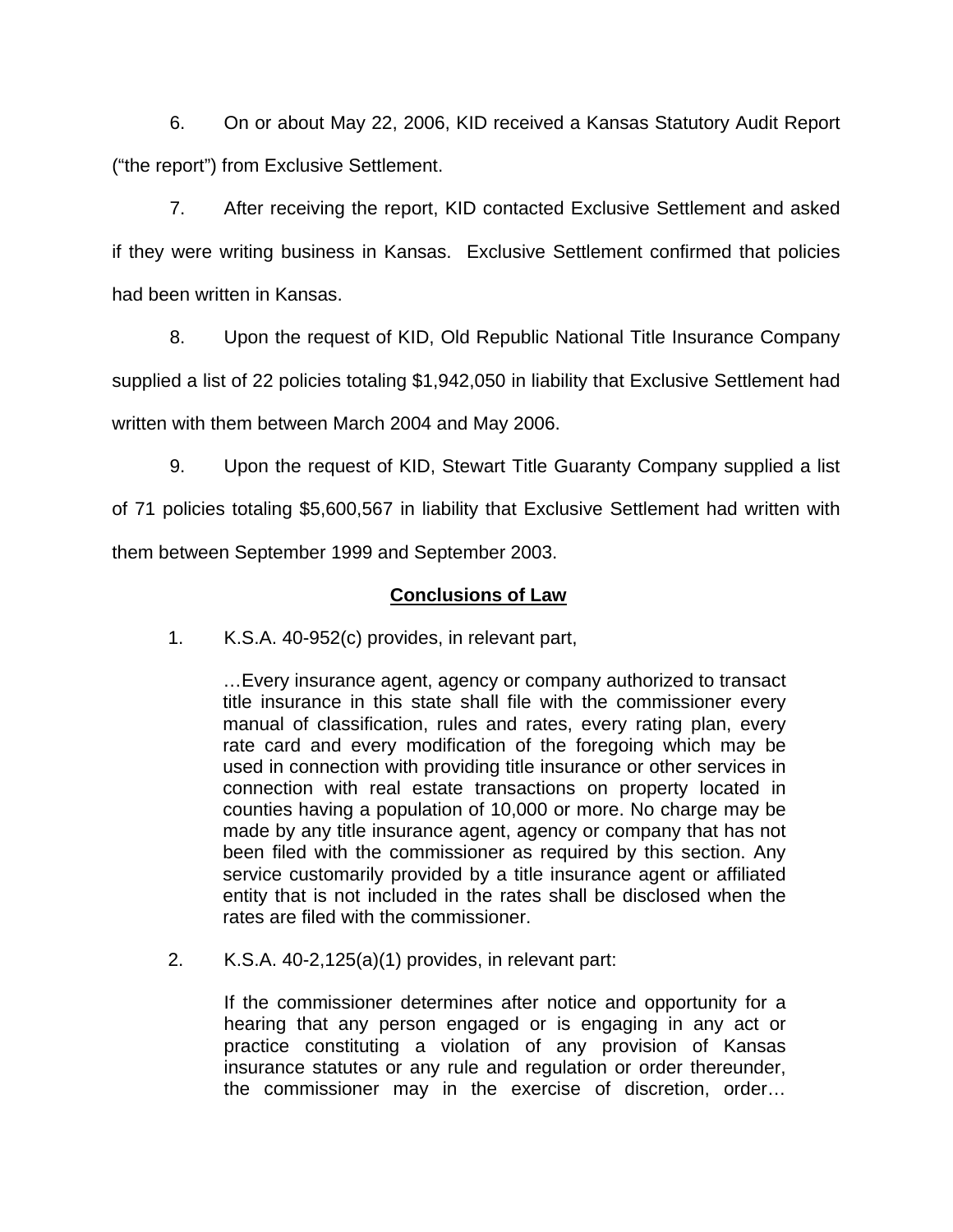payment of a monetary penalty of not more than \$1,000 for each and every act or violation, unless the person knew or reasonably should have known such person was in violation of the Kansas insurance statutes or any rule and regulation or order thereunder, in which case the penalty shall be not more than \$2,000 for each and every violation.

3. Based on the information contained in paragraphs three (3) through nine (9) above, it appears that Exclusive Settlement Services, Inc. failed to file with the commissioner every manual of classification, rules and rates, every rating plan, every rate card and every modification of the foregoing which may be used in connection with providing title insurance or other services in connection with real estate transactions on property located in counties having a population of 10,000 or more in violation of K.S.A. 40-952(c).

# **IT IS THEREFORE, BY THE COMMISSIONER OF INSURANCE, ORDERED THAT:**

Exclusive Settlement Services, Inc. shall remit to the Kansas Insurance Department an administrative penalty in the sum of five hundred dollars (\$500) for violating K.S.A. 40-952(c).

## **Notice of Right to Hearing or Appeal**

You are entitled to a hearing pursuant to K.S.A. § 77-537, the Kansas Administrative Procedure Act. If you desire a hearing, you must file a written request for a hearing with:

> John W. Campbell, General Counsel Kansas Insurance Department 420 S.W. 9th Street Topeka, Kansas 66612.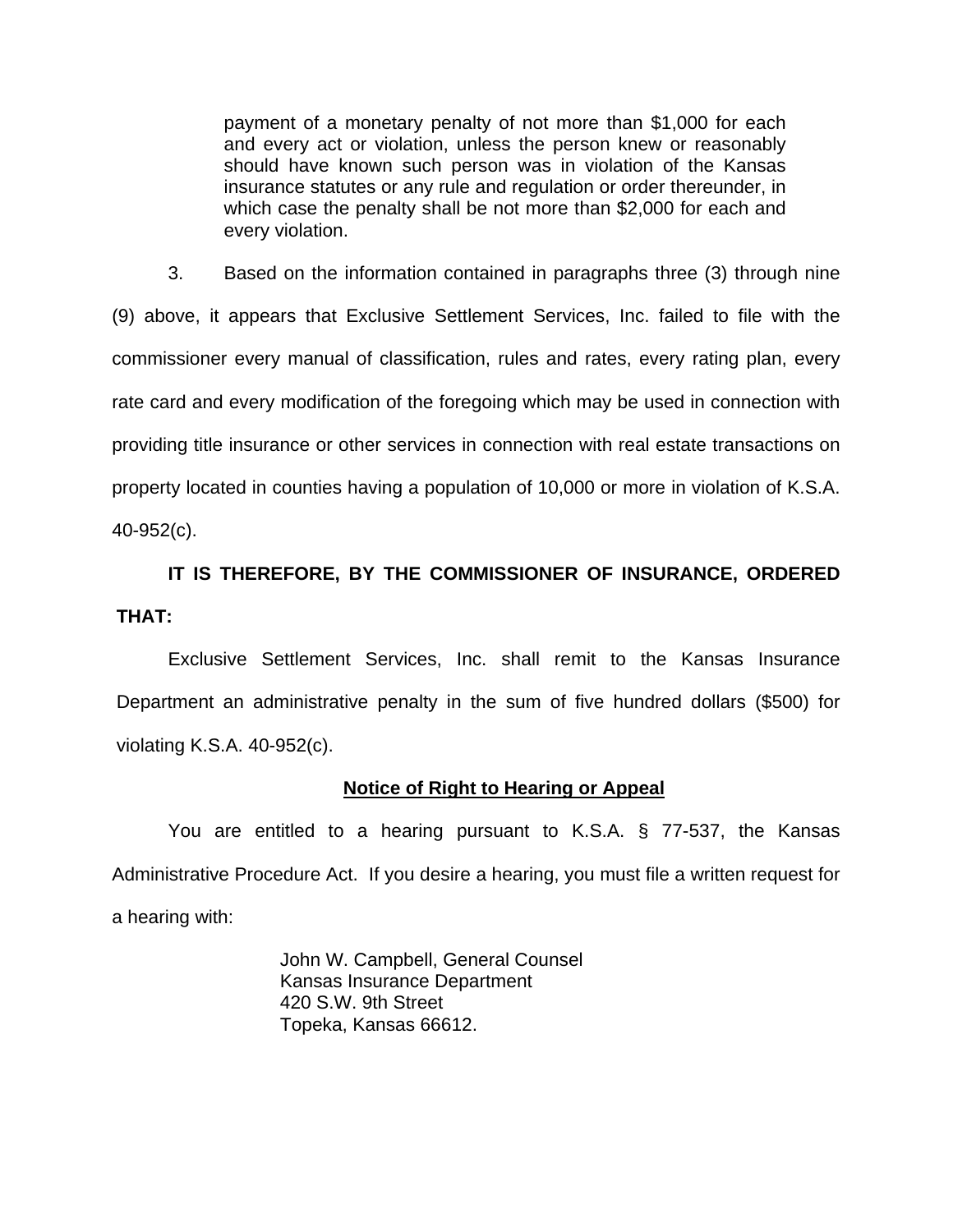This request must be filed within fifteen (15) days from the date of service of this Order. If you request a hearing, the Kansas Insurance Department will notify you of the time and place of the hearing and information on the procedures, right of representation, and other rights of parties relating to the conduct of the hearing, before commencement of same.

If a hearing is not requested in the time and manner stated above, this Order shall become effective as a Final Order upon the expiration of time for requesting a hearing, pursuant to K.S.A. § 77-613. In the event that you file a petition for judicial review, pursuant to K.S.A. § 77-613(e), the agency officer to be served on behalf of the Kansas Insurance Department is:

> John W. Campbell, General Counsel Kansas Insurance Department 420 S.W. 9th Street Topeka, Kansas 66612.

 **IT IS SO ORDERED THIS \_20th\_ DAY OF \_\_JULY\_\_, 2006, IN THE CITY OF TOPEKA, COUNTY OF SHAWNEE, STATE OF KANSAS.** 



/s/ Sandy Praeger Sandy Praeger Commissioner of Insurance

 \_/s/ John W. Campbell\_\_\_\_\_\_\_\_\_\_\_\_\_\_ John W. Campbell General Counsel